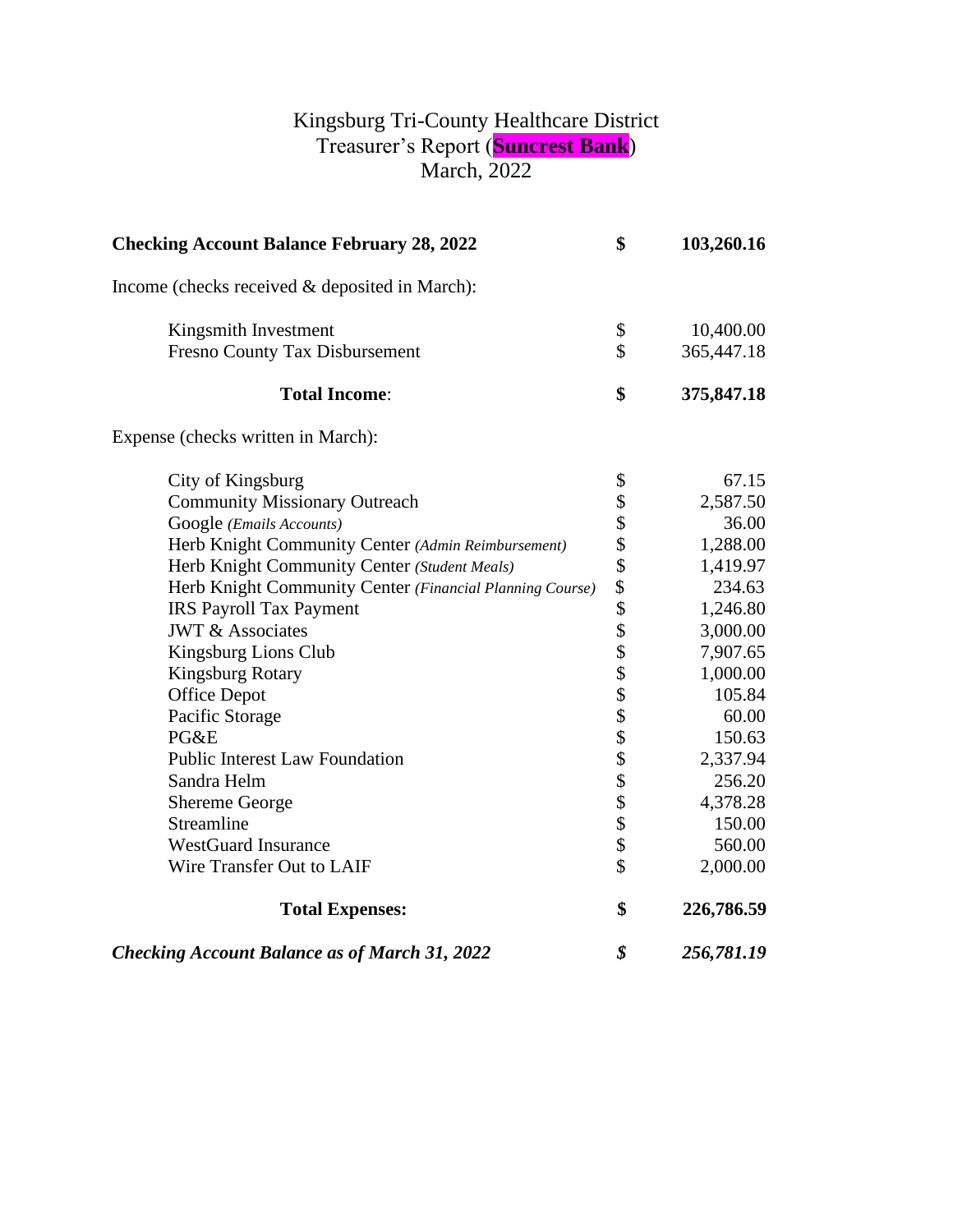## Kingsburg Tri-County Healthcare District *Suncrest Bank Uncleared/Written Check Transactions*

## **Uncleared Checks as of March 31, 2022**:

| 3158 | Sandra Helm                 | \$256.20   |
|------|-----------------------------|------------|
| 3159 | City of Kingsburg           | \$67.15    |
| 3160 | <b>JWT &amp; Associates</b> | \$3,000.00 |
| 3161 | PG&E                        | \$150.63   |
| 3162 | Streamline                  | \$150.00   |
| 3163 | <b>Office Depot</b>         | \$105.84   |
| 3165 | <b>Public Interest Law</b>  | \$2,337.94 |
| 3166 | <b>WestGuard Insurance</b>  | \$560.00   |
| 3168 | Pacific Storage             | \$60.00    |
|      |                             |            |

**Total: \$ 6,687.76**